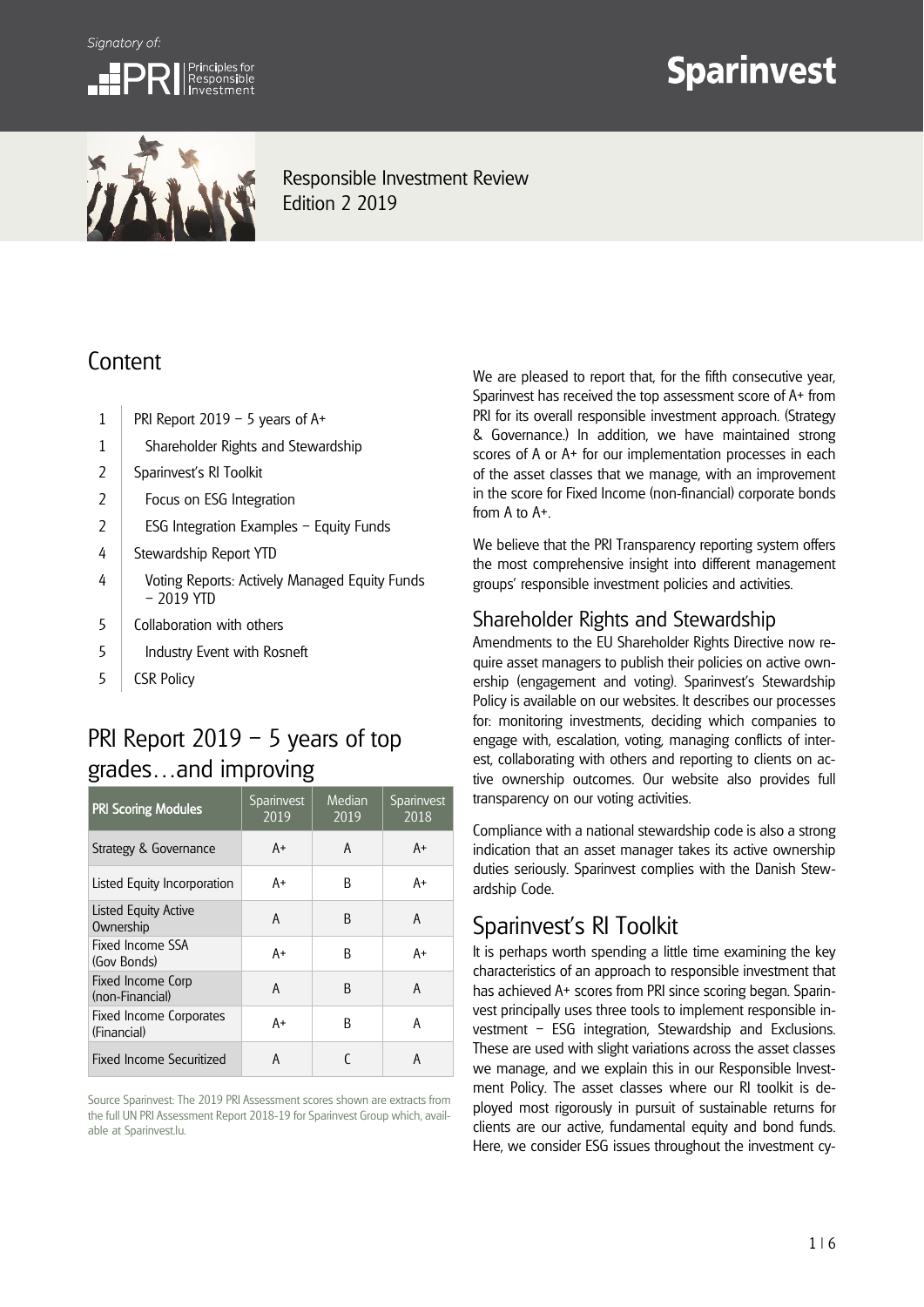cle – from idea generation & security selection, analysis, valuation, portfolio construction, and day to day monitoring of portfolios and risk – until the day we sell.

### Focus on ESG Integration

Our long-term investment philosophy and focus on fundamental analysis to understand the drivers of each investment case, means that environmental, social and governance factors naturally feature significantly in our investment processes for actively managed funds. Indeed, we see the integration of ESG issues in our investment process, along with our stewardship programme (both voting and engagement), as being part of our fiduciary duty to deliver strong returns for investors.

This means looking at ESG-related risks and opportunities at the individual security level, and also considering the impact of broader themes which may impact on values across an entire sector, country, or the portfolio. We work to understand the ESG issues faced by a company, and assess the implications for corporate value and whether risks are adequately compensated. We consider how stewardship can be used to nurture corporate value and to encourage improvements in sustainability.

The ways in which ESG risks can affect investment decisions for active funds include: a decision not to invest, a decision to invest at reduced weightings or a recalculation of fair value - the target price readjusted in the light of the investment risk.

Below, we give some examples of some of the different ESG issues that we have considered during 2018, and how these have affected investment decision-making. We begin with a couple of examples of companies rejected for investment on ESG grounds, and continue with examples of companies where we recognise significant long term ESG opportunities.

### ESG Integration Examples – Equity Funds

#### Use of plastics in the circular economy

From an ESG point of view, the plastic industry is a target for a lot of scrutiny - especially due to the environmental impact of single-use plastics. Clearly, there are opportunities for companies that really focus on the circular economy – helping to ensure that materials are used as long as possible, and maximum value is extracted from them. Certain uses of plastic can even be beneficial to the environment. For example, in the automotive industry, plastics can have a clean tech application. Plastic components can reduce vehicle weight, and thereby lower conventional vehicle emissions or extend the travel range from a single battery charge for electric vehicles. At the same time, there are risks for companies that do not

recognise where sustainability trends are taking us; the increasing amount of legislation – especially in Europe – seeking to ban or limit plastic packaging and single use products as well as the significant shift in consumer awareness about the plastics issue leading to a preference for minimal packaging.

So, when we analysed a Chinese company that manufactures machinery for the production of plastics, we naturally wanted to understand which underlying industries it was supplying and whether the changing environment presented them with opportunities, or challenges. In our initial analysis, we noted that the company had exposure to both the automotive industry and to the plastic packaging industry. We therefore sought dialogue with them to better understand their awareness of how sustainability trends could affect the different parts of their business – whether their machinery could be adaptable to more biodegradable alternatives, and what strategy they would adopt to respond to new legislation and shifts in consumer behaviour.

#### *Impact on investment decision*

Based on our dialogue with the company, we were able to estimate that about 25% of their sales went towards the automotive industry to make auto parts, and 25% went into the home appliances industry. The remaining 50% was mixed between medical products, packaging, toys etc.

Our conclusion was that the risk associated with the company was too high, both from a regulatory and an environmental point of view, given the large portion of their revenue potentially exposed towards single-use plastics. In the end, we decided not to invest in the company on the back of our ESGrelated concerns.

#### Joint venture exposure to controversial weapons

We looked at a French auto components manufacturer as a potential investment. The company specialized in products for emissions reduction and the use of plastics for making vehicles lighter. Because of this product exposure, we initially looked at the company positively from an ESG point of view.

However, during the final stages of our investment analysis we learned that the company was engaged in a joint venture to produce fuel cells for passenger vehicles. The partner company in this joint venture partner turned out to be a weapons manufacturer that had recently acquired a company that produces cluster munitions.

#### *Impact on investment decision*

We have a zero tolerance for investing in companies that are engaged in controversial weapons, such as cluster munitions.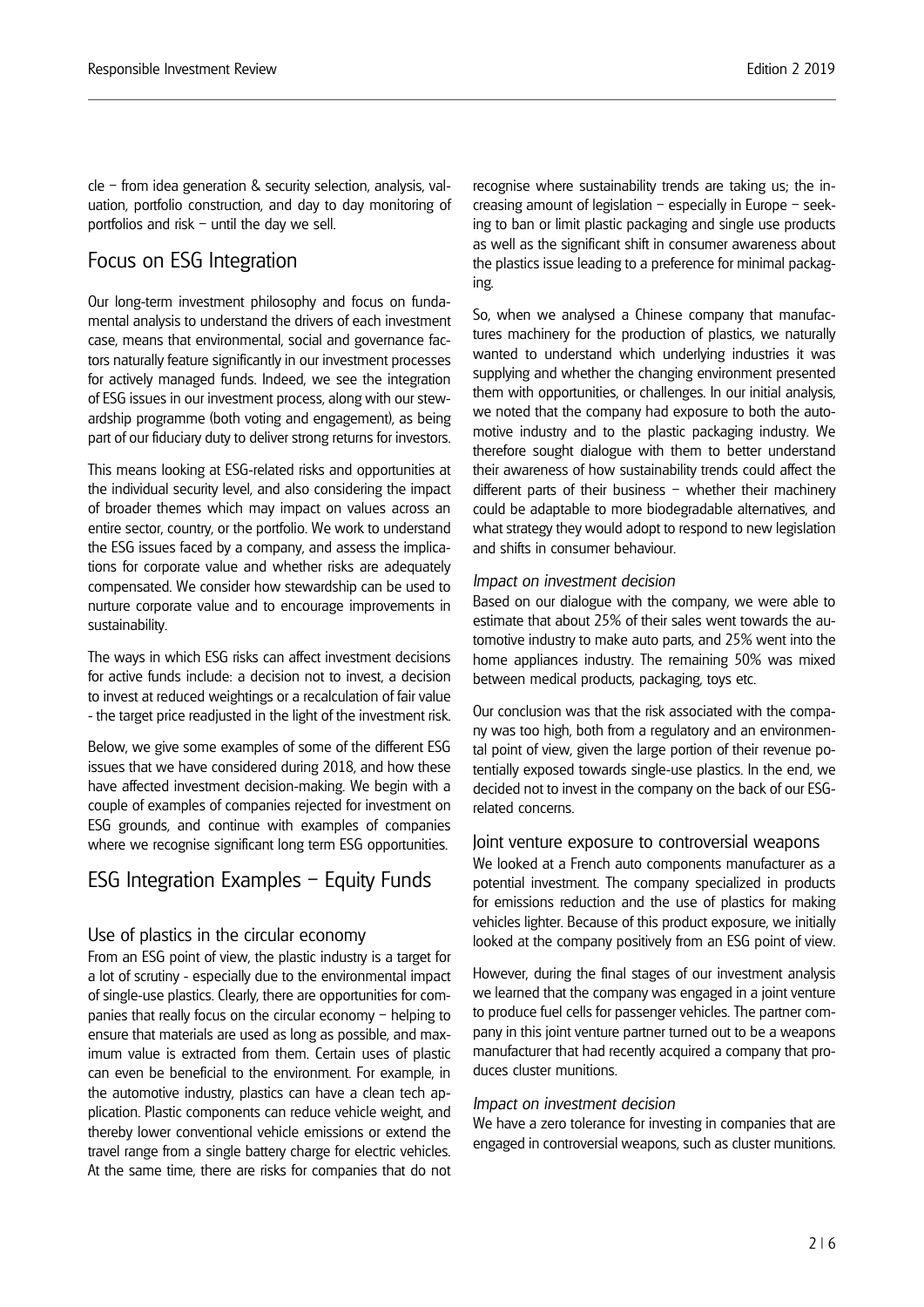After our initial discovery, we consulted with one of our ESGfocused service providers to get their opinion on the matter.

From our analysis, it was clear that our target company was only connected to the weapons manufacturer through their joint venture, and our service provider found no evidence of other business relations that would expose the company to the manufacturing of weapons.

However, due to the financial link through the joint venture, we decided not to invest in the company due to what we considered to be its close proximity to a weapons manufacturer with cluster munition products.

#### ESG Opportunities - Green Energy

ESG integration means looking at both risks and opportunities to see how these might impact on an investment case over the longer term. For example, when looking at the energy sector, we consider risks like stranded assets, high carbon emissions, and failure to adapt for climate change. On the positive, we consider opportunities in the energy sector created by new legislation and market demand.

The transformation to green energy is high on the political agenda in many countries in order to reach energy decarbonisation and climate transition goals set out in the Paris Accord. This is especially the case in Europe where the EU's 2030 Climate and Energy Framework sets a target of at least a 32% market share for renewable energy by 2030. That equates to around 55% of electricity production coming from renewables by 2030. At present, wind energy accounts for 12% of Europe's electricity. In future, however, thanks to its cost-competitiveness and scalability, wind is uniquely placed to play an increasingly important role in Europe's green energy transition.

Another company that we considered for investment for its value characteristics during 2018 was an Italian company which is one of Europe's market leaders in installing offshore wind farms and supplying the electrical cabling to connect them to national grid networks, thereby enabling the transition away from fossil fuels.

On behalf of its customers, this company facilitates the connection of the windmills to the grid in a cost effective manner and offers high technology solutions to help reduce the capex cost of renewable energy projects.

#### Impact on investment decision

It is estimated that 15-20% of the company's order backlog for energy projects during 2010-2015 came from windmill projects and hence this is a significant business for the company.

Electrification overall is the driver for the company's core business, which is also in line with achieving the green energy transformation. We saw ESG opportunities in the fact that the company is positively exposed to renewable energy and electrification weighted positively in our investment conclusion, which was to invest.

#### More opportunities in the green energy service industry

Another company that appeared on our value radar was a Belgian marine engineering company. Over the years, the company has evolved from offering low value-added contracting services to offering higher value-added activities in marine engineering, especially in the installation of offshore wind farms. During our analysis, we concluded that the growth prospects for offshore wind farms are above 10% per annum for the next decade, with high barriers to entry. We therefore, liked the exposure to this industry.

Looking at the company specifically, we also found the competitive positioning strong. The company had, at an early stage, shifted away from oil and gas projects towards offshore wind farms, through upgrading of its fleet. Its relatively young fleet, not only enables the company to take on projects that are more attractive, it also gives them a competitive advantage because of energy efficiency.

#### Impact on investment decision

During a peer comparison, we decided to invest in this company instead of some of its peers. The main reason being the relatively higher exposure of its order book to the attractive offshore wind industry. This also gave the company a relatively stronger earnings and cash flow outlook than its peers.

We were also attracted to its relatively long track record with some of the leading players, which gave us confidence in the downside scenarios, as the offshore wind market remains a relative young and rapidly-developing industry.

### ESG Integration Examples – Bond Funds

When we talk about ESG integration in the investment process, we refer to the entire process from pre-investment to sale. This means that in monitoring our holdings, we are continuously alert for any deterioration in the investment case that may occur as a result of the appearance of new and material ESG risks. In the two examples below, we look at the investment decisions taken when ESG controversies affected two companies in our bond funds.

#### Health & safety breaches in the food industry

In 2018 we were monitoring one of our portfolio companies operating in the food industry, which had been flagged for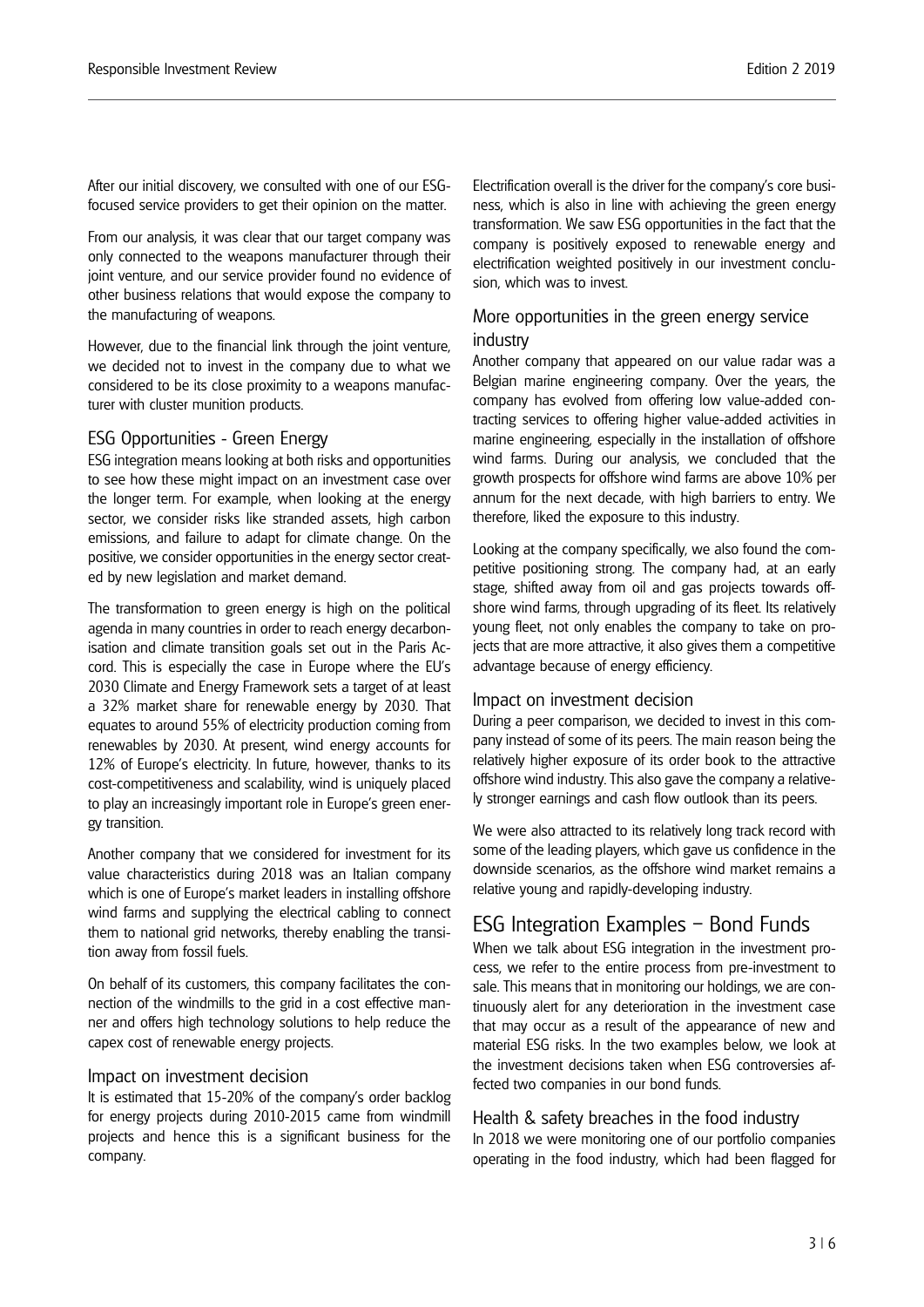social risks related to potential labour rights violations. In the country where it operates, the company has been cited by the national Occupational Safety and Health Administration regulator for several alleged serious occupational health and safety breaches at its food production units.

The company has provided details of a plan to improve safety performance. However, new allegations against the company keep arising. We had previously divested from the company in our ethical strategies because we considered the risk for labour right norm violations was high, and we kept monitoring the engagement of our service provider on our behalf.

While the company has been responsive to the engagement, the information it has provided does not yet seem to indicate substantial evidence of meaningful changes and transparency over their improvement plan and its efficacy.

#### *Impact on investment decision*

We decided to divest our holdings in all remaining bonds of the company as the norm violation risk still exists and the ESG profile of the company is weakened due to its weak response to high social risks and the apparently insufficient and ineffective measures taken to address serious allegations.

#### Potential involvement in large tax scandal

In the fourth quarter of 2018, allegations were made about a financial corporate issuer that we were invested in for several of our bond funds. The allegations implied the company might be involved in a very large tax fraud scandal. The allegations were not verified, and the complexity of the case was high, which meant that further investigation and a fact-finding analysis was warranted.

We contacted our screening service provider, asking them to review the company in light of the new information and to provide an updated screening assessment in relation to our ethical criteria. Internally, we were not convinced that the allegations against the company would ultimately be verified. We also viewed the risk of tax fraud unlikely. However, even a low likelihood of the risk materializing contributed negatively to our assessment of the fair value of the issuer's bonds because we viewed the potential impact as significant.

#### *Impact on investment decision*

Having adjusted our risk/reward profile of the company with the new information, we viewed the fair value as being impaired, and decided to divest our investments. We continue to monitor the case and wait for an answer from our service provider to clarify if the allegations are supported by facts.

### Stewardship Report YTD

With the 2019 voting season largely over, we can provide an indication of results for our actively-managed funds.

| Voting Statistics As at 31st July 2019<br>(Actively managed fundamental equities) |       |        |  |  |
|-----------------------------------------------------------------------------------|-------|--------|--|--|
| <b>Total Votable Meetings</b>                                                     | 162   |        |  |  |
| Of which voted                                                                    | 162   | 100.0% |  |  |
| Proportion with votes against Man-<br>agement.                                    | 96    | 59.3%  |  |  |
| Proportion with votes against ISS<br>standard benchmark recommenda-<br>tions      | 42    | 25.9%  |  |  |
| Proportion with votes against ISS<br>customized recommendations                   | 19    | 11.7%  |  |  |
| Total Agenda Items                                                                | 2,087 |        |  |  |
| Of which voted                                                                    | 2,087 | 100%   |  |  |
| Proportion with votes against Man-<br>agement.                                    | 238   | 11.4%  |  |  |
| Proportion with votes against ISS<br>standard benchmark recommenda-               |       |        |  |  |
| tions                                                                             | 66    | 3.2%   |  |  |
| Proportion with votes against ISS<br>customized recommendations                   | 43    | 2.1%   |  |  |
| Shareholder Proposals                                                             | 80    | 3.8%   |  |  |
| Of which voted                                                                    | 80    | 100%   |  |  |

Whilst we aim to vote 100% of our actively managed portfolios, our ability to do so is partially dependent upon market rules regarding Power of Attorneys, and timely communication from our service provider and custodians.

The table below gives an indication of the types of issue where we most commonly voted against management.

| <i><u><b>Issue</b></u></i> | % of votes<br>against Mgmt |
|----------------------------|----------------------------|
| Reorganisation/Mergers     | 2.1%                       |
| Routine/Business           | 9.2%                       |
| Capitalization             | 14.3%                      |
| Directors Related          | 47.5%                      |
| Non-Salary Compensation    | 13.0%                      |
| Anti-takeover Related      | 1.7%                       |
| Shareholder Proposals      | 12.2%                      |
| Total                      | 100.09                     |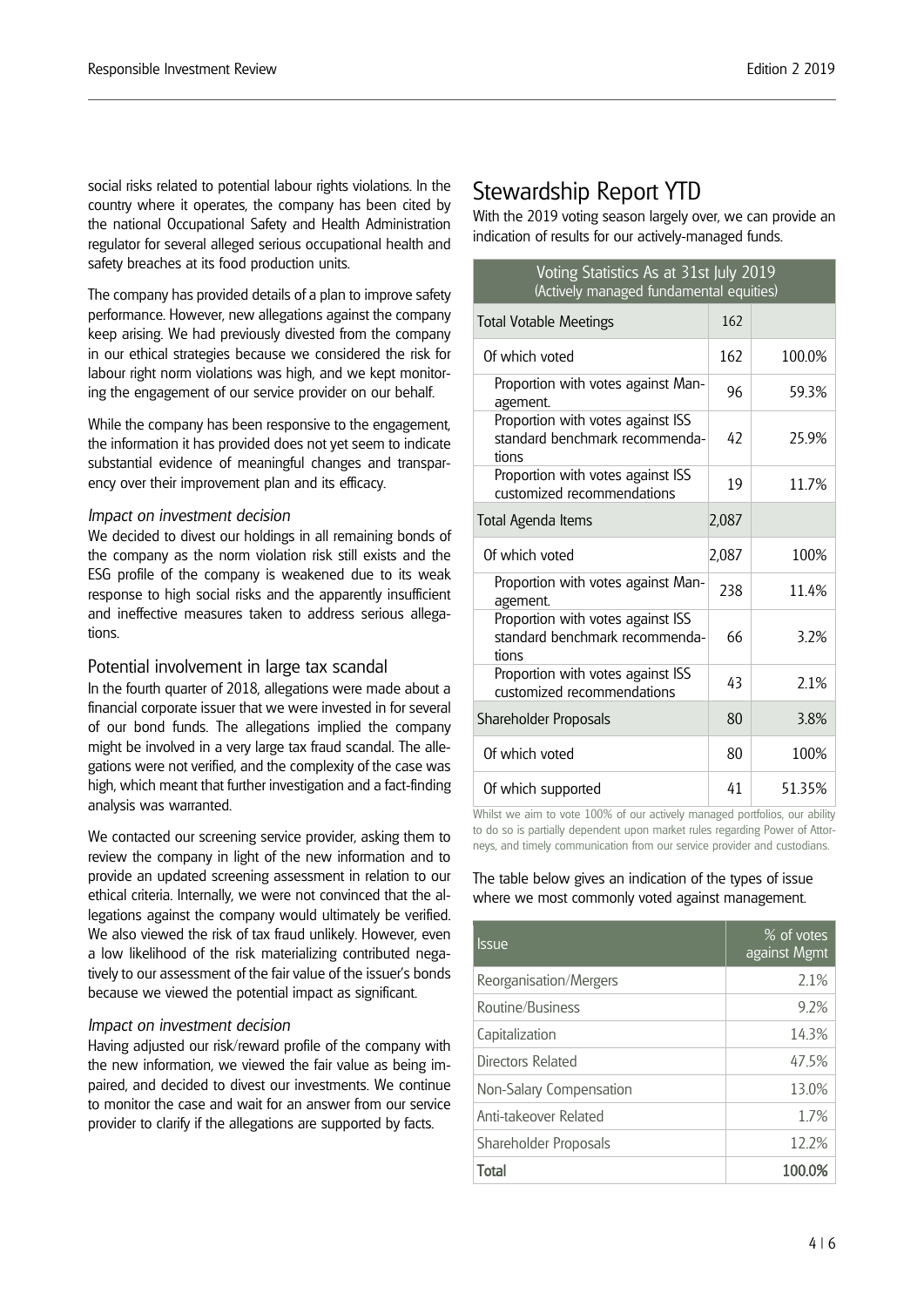## Collaboration with others

Two of the six Principles for Responsible Investment encourage collaboration with others.

- Principle 4: We will promote acceptance and implementation of the Principles within the investment industry.
- Principle 5: We will work together to enhance our effective-ness in implementing the Principles.

Collaboration can take numerous forms. Examples include our longstanding supra company engagement with the Sustainable Stock Exchanges initiative, or more recently, our involvement in an engagement aiming to strip out controversial weapons manufacturers from all mainstream indices.

Collaboration can mean participating in industry working groups and Sustainable Investment Forums. It can mean working with NGOs to improve understanding and with reporting standards companies to improve ESG disclosure. Of course it can also mean speaking at  $-$  or hosting - industry events, something we do regularly.

In June, Sparinvest's Credit team hosted a very interesting event in Copenhagen to consider the unique and complex ESG challenges faced by one of the world's largest oil and gas companies in a post-Paris investment environment.

### Industry Event with Rosneft

Having previously been in contact with Rosneft to enquire about certain ESG issues, Sparinvest had found the company to be very open and forthcoming. Rosneft's management has, in recent years, focused strongly on improving the company's ESG performance and reporting. It was Sparinvest's assessment that Rosneft's higher degree of transparency and openness had not reached the market. We felt it would be beneficial for investors to hear more on this subject. So we invited Rosneft to address investors in Denmark at an event that included ESG rating agencies. It was an opportunity for Rosneft to give some concrete information and examples of how they had handled past ESG issues, and to report on their development and future goals. The aim was to facilitate an exchange of views about ESG risks and issues in the oil and gas sector generally between a producer, institutional investors and ESG rating agencies.

As previously noted, The Paris Agreement and the global focus on the threat of climate change have resulted in urgent efforts by policy makers to direct investment flows towards the green energy sector. In turn, they have also had a major impact on the way investors' perceive ESG risks in the traditional oil and gas industry.

Increasingly, the public debate focuses on the exclusion of oil and gas companies from investment portfolios. However, the Paris Accord also recognizes that there must be a 'just transition' towards achieving climate change goals, and that the process will take time. Meanwhile, we remain reliant on traditional oil and gas companies to meet the global growth in energy demand.

Sparinvest continues to engage with Rosneft on environmental matters and prefers to maintain a respectful confidentiality while engagements are ongoing. Therefore, no specific details on this engagement case will be given until it is concluded.

Regarding this individual event, however, we are satisfied that it was successful in raising awareness of how investors can use active ownership to encourage companies to work with ESG issues to improve sustainability. We felt that the knowledge shared reduced the gap between perception and reality regarding the challenges faced by producers in the oil & gas industry.

# CSR Policy

Sparinvest's updated CSR Policy (available in the About us/Governance section of our websites) describes our philosophy and values, our governance structures and policies, our attitude to sustainability and to our stakeholders and our contribution to society in general. In short, it describes our culture and how we work together with shared values.

Yours sincerely

Responsible Investment Committee